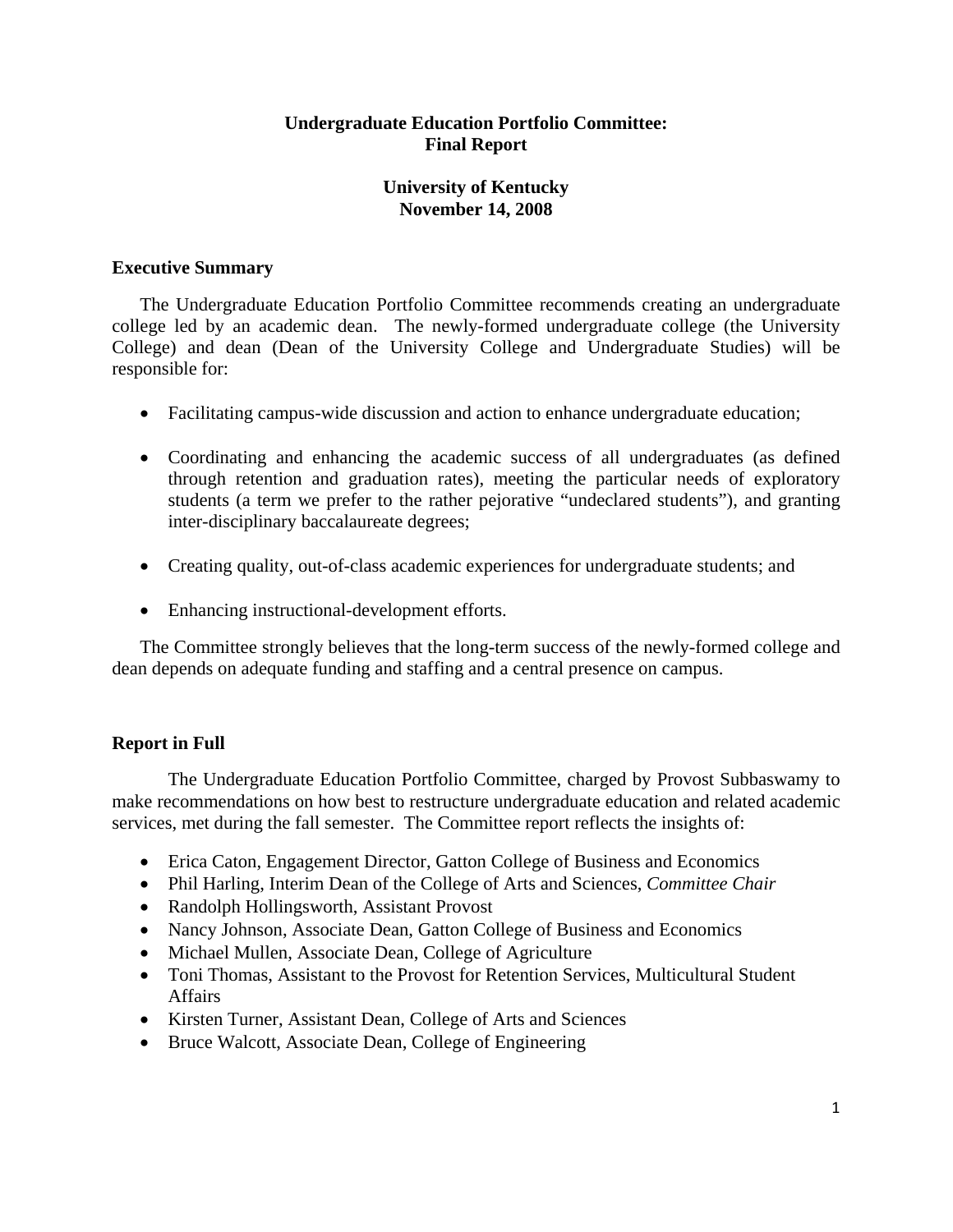- Kathryn Wong, Senior Program Manager, Teaching and Academic Service Center (TASC)
- Linda Worley, Professor, Department of Modern and Classical Languages (Professor Worley was appointed to the Committee, but was on scholarly leave during the fall semester. She, however, provided the Committee with excellent input from afar.)
- Ernie Yanarella, Chellgren Professor, Department of Political Science

The Committee began its deliberations by reviewing several documents, including (1) the external review reports of Academic Enhancement, the Central Advising Center, the Stuckert Career Center, and TASC; (2) former Associate Provost Phil Kraemer's whitepaper, *Time for a General College at UK?*; and (3) Graduate Dean and Interim Associate Provost Jeannine Blackwell's whitepaper, *Proposed Restructuring of Undergraduate Education and Academic Services*. The Committee also relied on the attached benchmark report (see Appendix).

# **Recommendation: Create a new position of Dean of the University College and Undergraduate Studies.**

The Committee recommends creating an undergraduate college led by an academic dean. The newly-formed undergraduate college and dean will be responsible for:

- Facilitating campus-wide discussion and action to enhance undergraduate education;
- Coordinating and enhancing the academic success of all undergraduates (as defined through retention and graduation rates), meeting the particular needs of exploratory students (a term we prefer to the rather pejorative "undeclared students"), and granting inter-disciplinary baccalaureate degrees;
- Creating quality out-of-class academic experiences for undergraduate students; and
- Enhancing instructional-development efforts.

We stress at the outset that these responsibilities must be clearly focused. In our opinion, the current portfolio of the Associate Provost for Undergraduate Studies includes too many functions that are at most tangentially related to these responsibilities. It is manifestly unwise for a large Committee to try to come up with even a detailed outline, much less a blueprint for the sort of administrative restructuring that will be necessary to ensure that the new dean is able to avoid the "mission creep" that afflicts the current office of Associate Provost. But such restructuring will be necessary. For a well-reasoned model of how this might be carried out, we point to Dean Blackwell's whitepaper, which recommends the creation of an Associate Provost of Academic Services to assume a number of important functions that are not centrally related to the mission of the Dean of the University College and Undergraduate Studies as defined above.

*Let us stress at the outset that, in our view, long-term success depends on adequate funding and staffing and a central presence on campus.* The Committee understands the current budgetary constraints faced by the University. Nevertheless, if the Dean of the University College and Undergraduate Studies is to meet with success across the broad range of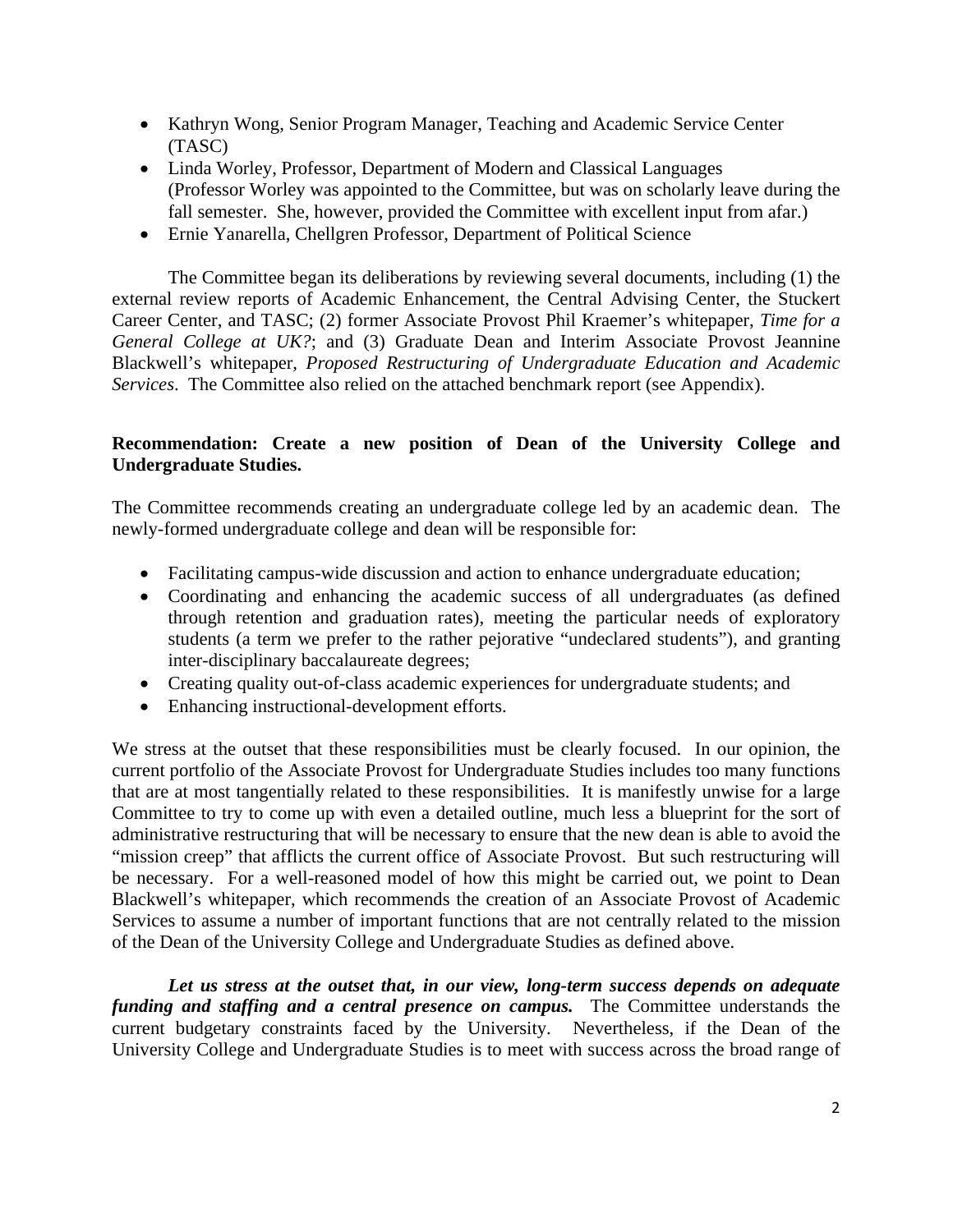endeavors, then he or she will need to benefit from very substantial recurring investment, adequate staffing, and a central location.

*a. Recurring budgets:* A common theme emerges from the external review reports of subunits that currently report to the Associate Provost of Undergraduate Education – that of serious budgetary constraint. There is clearly very good work being carried out in many of these units despite limited budgets. But it seems clear to us that if a revamped undergraduate portfolio housed within the University College is to meet well its expansive objectives, it will need to be better and more reliably funded than is the current portfolio. A new college should only be established if and when adequate recurring resources are secured to underwrite its success.

*b. Staffing:* Additional staffing will also be necessary to support the University College. Beyond the recommendation to hire a college dean, the Committee recommends hiring additional support administrators (two associate/assistant deans) to help the dean implement the College's far-flung agenda. Benchmark administrators warn that undergraduate colleges tend to become understaffed as their responsibilities grow while the personnel devoted to carrying out these responsibilities does not. Beyond administrative personnel, the Committee recommends immediate increases in staffing in the center for faculty development (see recommendation IV).

In addition, the Committee offers two long-term staffing suggestions: (1) embed a development officer in the college and (2) embed an assessment officer in the college. Some of our benchmark institutions have both. For example, one institution employs two development officers in undergraduate education. These officers have raised more than \$70 million for undergraduate education. The funds are endowed and pay out \$4 million per year, which is given to students in the form of fellowships and grants to participate in experiential-learning opportunities. Benchmark administrators report that these funds are easy to raise, as donors are eager to support student participation in these types of learning opportunities. Similarly, the Committee believes it is important that a new undergraduate college lead the campus in assessment – both programmatic and curricular assessment. Thus we recommend that at an early point in the University College's development an assessment officer from the University's Office of Assessment be embedded within it.

*c. Central location:* Finally, the Committee believes that a central location for the University College and its subunits is particularly important. Symbolically this demonstrates to the University community and beyond the importance the institution places on undergraduate education. Practically it allows students, faculty and staff to access easily the important resources available to them through this college.

# **I. The Dean of the University College and Undergraduate Studies should facilitate campus-wide discussion and action to enhance undergraduate education.**

UK needs a champion of undergraduate education who is viewed as an equal colleague on the Dean's Council and in upper-administration discussions. The Dean of the University College and Undergraduate Studies should be that champion. He or she should serve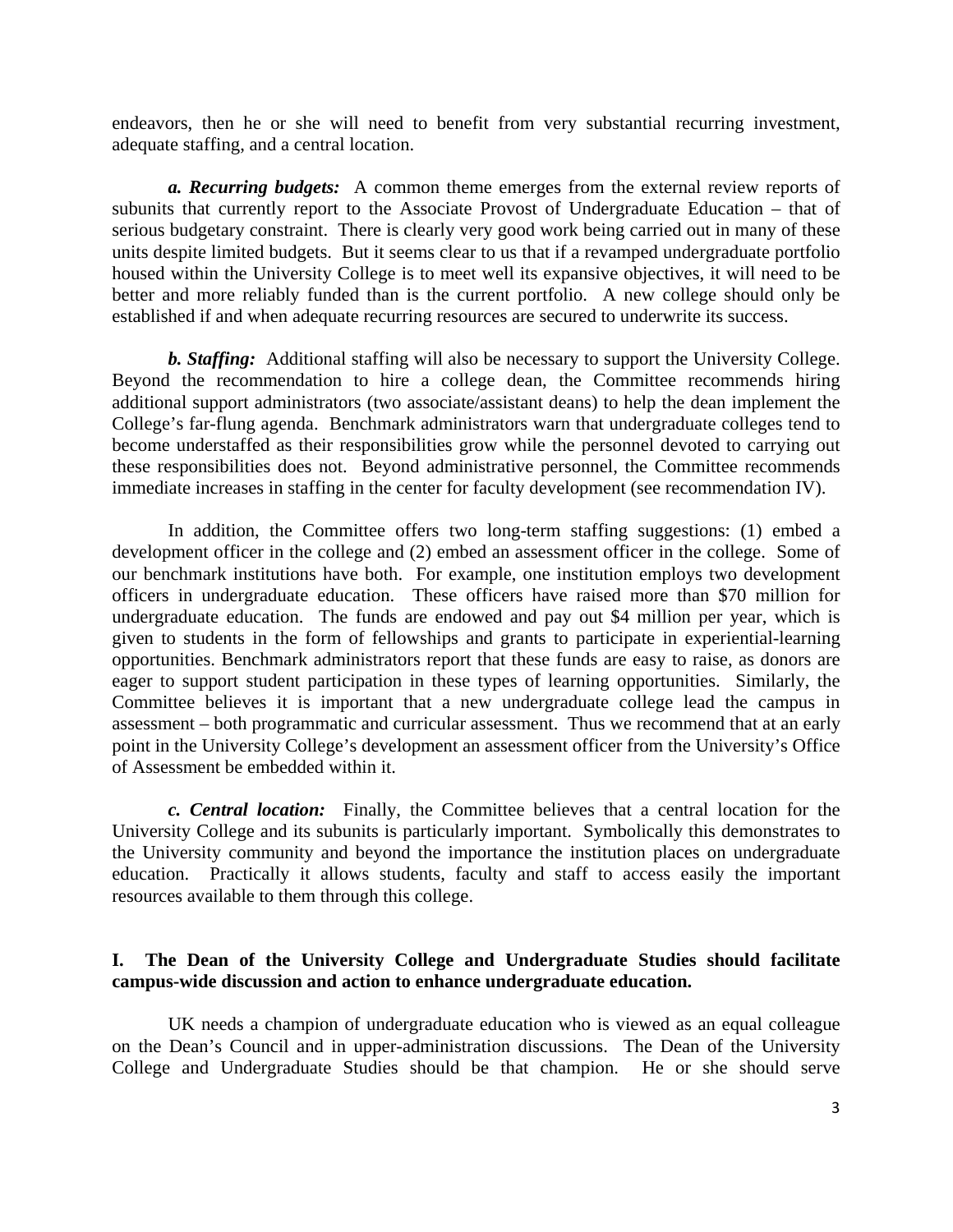symbolically and practically as the University's point-person and leader for all non-collegebased undergraduate education, and should help foster a more collaborative approach to undergraduate education among the deans of the undergraduate colleges.

The Committee envisions that the undergraduate dean will lead all institutional planning dealing with non-collegiate-based undergraduate education. In many of the benchmark institutions, such a person brokers on-campus conversations by bringing together multiple people and perspectives to form a common purpose and to implement coordinated efforts. Admittedly, such responsibility will be a tall order given UK's decentralized structure. In many respects the undergraduate dean will be responsible for creating an environment wherein other campus leaders willingly allocate their internal resources to issues pertaining to undergraduate education. Thus the undergraduate dean will need to be skilled in facilitation, cooperation, and negotiation – attributes that undergraduate leaders at benchmarked institutions deem absolutely vital to their success.

Given that the new dean will serve as a clearinghouse for undergraduate issues, the Committee recommends that the dean utilize pre-existing structures, such as the excellent Advising Network and the Academic Deans and Directors Working Group, but also create new mechanisms to solicit information. Benchmark institutions offer several different structures. The University of Illinois, for instance, convenes a Council of Undergraduate Deans. The council is made up of faculty-administrators who have the authority to amend college policies that do not have to go to the senate council. The council works to coordinate and implement advising policies and procedures that facilitate a smooth transition for students as they flow back and forth between colleges. Another example is the University of Iowa's All-Campus Retention Task Force. The task force is made up of approximately 175 people – everyone on campus who has a direct impact on student success. The group meets twice per semester, and once a summer for an annual retreat. At the retreat 3-4 projects are collectively identified. The task force is then divided into teams to work on the identified projects. Several other benchmark undergraduate units have set aside seed money to pilot policies and/or programs. The seed money (anywhere from \$50,000 to \$500,000) allows the units to be innovative. Institutional leaders argue that since they do not have large budgets the annual seed money enables them to move undergraduate education initiatives forward. These institutions facilitate campus-wide discussions each year on how best to advance undergraduate education.

An undergraduate dean will also be the administrative leader of a newly-formed University College. In this capacity, the new dean will need to create and articulate a holistic vision for a collection of fairly autonomous and well-established student-centered offices (*e.g.*, Academic Enhancement, the Honors Program, and the Chellgren Center, among others).

**II. Create a new University College to coordinate and enhance the academic success of all undergraduates (as defined through retention and graduation rates), to meet the particular needs of exploratory students, and to grant inter-disciplinary baccalaureate degrees.**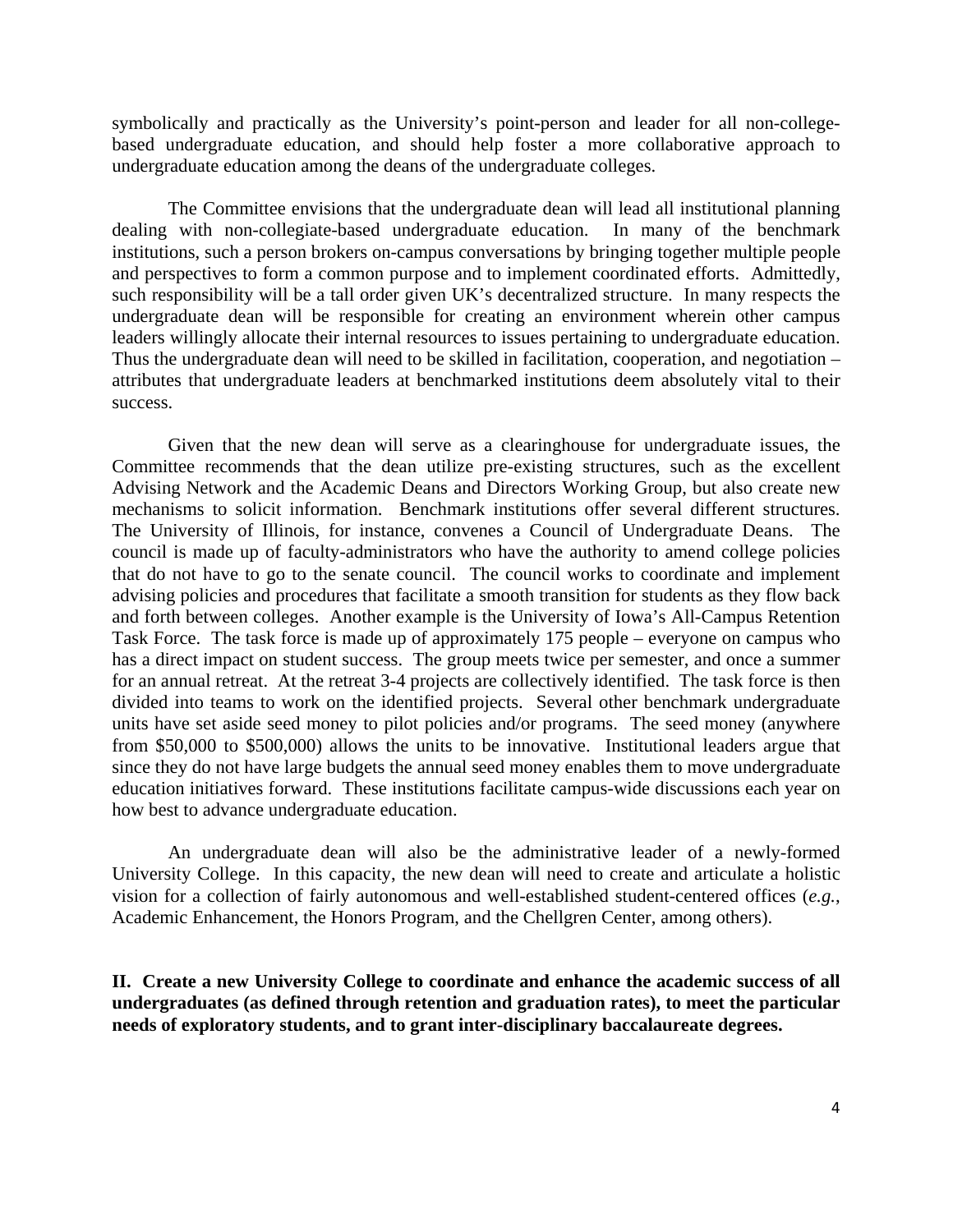Undergraduate education at UK is decentralized across 11 colleges and the Provost's Office of Undergraduate Education. Such a decentralized system offers many advantages. It enables colleges to tailor their undergraduate experience to their majors; it allows best practices to emerge; and it invites an entrepreneurial spirit for student success. However, a decentralized system can also result in uneven undergraduate experiences with varying academic success rates. With little central coordination students at times are left to discover campus resources on their own in a hit-or-miss fashion. The Committee wants to preserve the best of a decentralized system, while diminishing its weaknesses. With this in mind, we recommend forming a new undergraduate college, the University College, which should be charged with coordinating and enhancing the academic success of all undergraduate students. This college will be responsible for issues pertaining to retention and graduation, including first-year academic programs. It will also be charged to provide advising to all exploratory students.

*a. Promoting academic success***:** The challenges involved in implementing a coordinated undergraduate academic-success effort should not be underestimated. It involves bringing many disparate people and offices to the table and developing an all-encompassing plan. Our benchmarking interviews make very clear that personnel from enrollment management, student affairs, the undergraduate colleges, the advising staff, the career center, academic support units, and orientation offices need to work in unison to implement an effective academic success plan. The Committee envisions the Dean of the University College and Undergraduate Studies as the central orchestrator of this effort, whether or not all these offices directly report to him or her.

Research signals the importance of faculty involvement in student success; the Dean of the University College and Undergraduate Studies should also be charged with enlisting faculty members to promote that success. Thus the Committee recommends that the dean should be responsible for developing ways to promote faculty involvement in retention efforts, such as UK101, Academic Readiness, Summer Reading Programs, Academic Alert, House Calls, etc.

We recommend, moreover, that the new University College be responsible for academic support units that currently reside outside of academic colleges. Ideally, this would include all tutoring and support services (including athletic tutoring, CARES, Student Support Services, the Disability Center, the Robinson Scholars Program, AMSTEMM, etc.). By centralizing these units within a single University College, UK will better be able to develop complementarities among them. As difficult as it will be to achieve, we also strongly recommend finding a central location for these units that is easily accessible to students – a place that students can visit to meet most if not all of their academic support needs.

*b. Serving the needs of exploratory students:* The Committee recommends that the new University College be responsible for all undeclared undergraduate students. We suggest renaming this cohort "exploratory students" and advising them through the Exploratory Student Advising and Resource Center (the next iteration of Central Advising). (In similar vein, we also support the creation of a Transfer Student Advising and Resource Center.) Exploratory student advising centers are common at our benchmark institutions. These centers work with their students to explore interests and then help the students find an academic home in all good speed. In fact, at some benchmarks exploratory advising offices are evaluated on the percentage of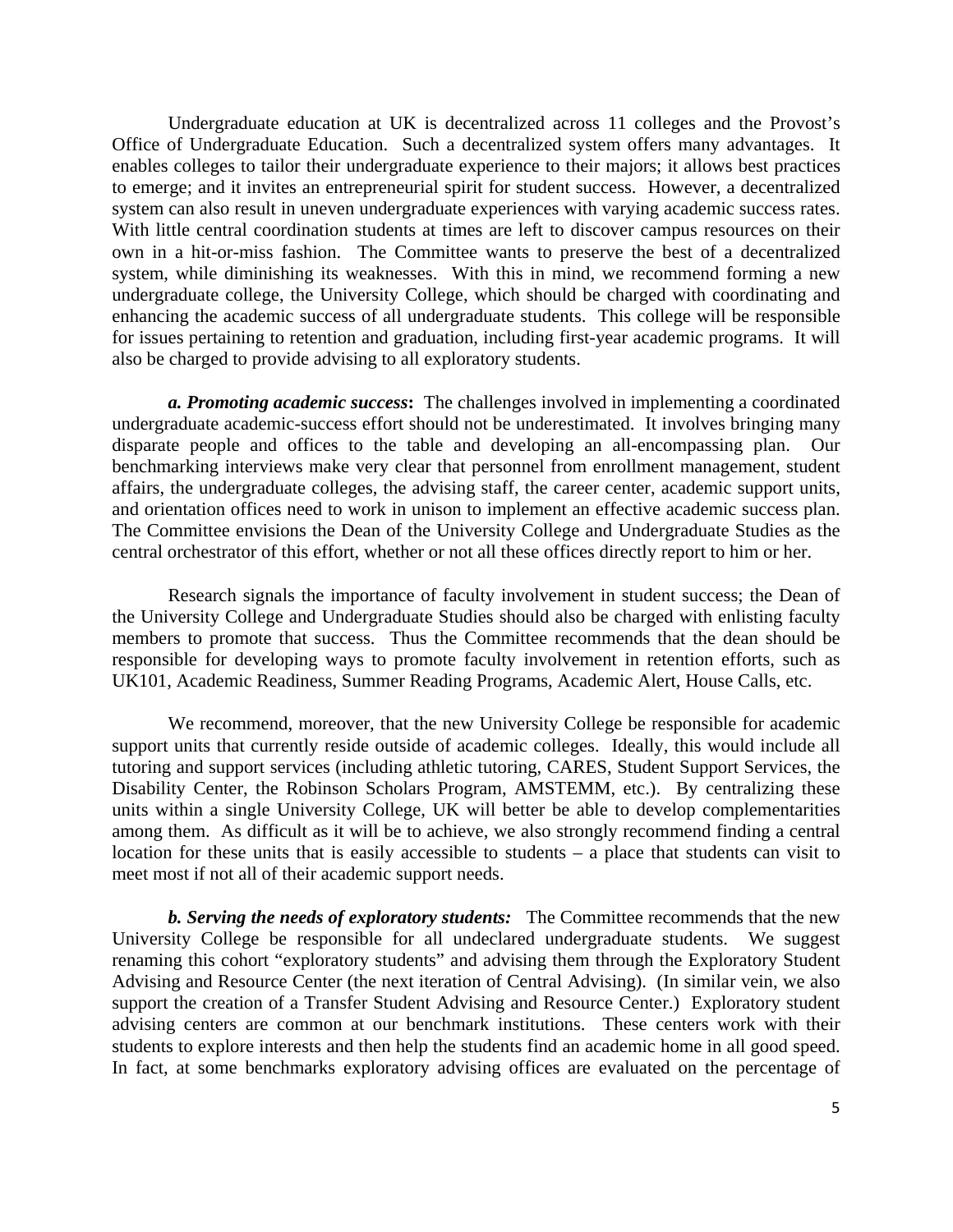students they have moved out of the undergraduate college rather than evaluated on the number they retain. These offices are expected to have moved out as many as 75 percent of their students into a discipline-based college by the end of the first semester and 90 percent by the end of the first year. Exploratory students are advised in a different way than students who have already declared a major, with interest inventories and career counseling playing a conspicuous role. Thus in this model we foresee the need for a strong partnership between the Exploratory Student Advising and Resource Center and the Stuckert Career Center.

*c. The granting of baccalaureate degrees:* We spent considerable time discussing whether to recommend the creation/administration of degree programs in a newly-formed undergraduate college. The Committee is unanimous in its belief that many current and future interdisciplinary baccalaureate programs should reside within the University College. Thus we support moving the College of Arts and Sciences Topical Major (a create-one's-own major) to the new undergraduate college, as well as to house within it inter-collegiate degrees that are likely to emerge in the future (*e.g.*, a Sustainability major). Interdisciplinary degree programs will enhance the undergraduate college's portfolio, and might well prove to be a draw for exploratory students. In fact, it should be stressed that there is a tendency to assume that all exploratory students are such as a result of their inability to make a major declaration and/or gain entrance to their major of choice. Experience suggests that often students find the requirement to choose a pre-existing major stifling and challenging to their intellectual curiosity. The University College will offer a home to students with creative and varied interests, enabling them to engage across disciplines, and ultimately developing new and exciting collaborations and research.

We are, however, divided on the question of whether a new bachelor of general studies degree should be created and housed within the University College. Some Committee members feel there is a need for a high-quality BGS degree at UK. They cite a large number of students who would likely seek a completer degree, and who, in the absence of one, tend to choose a degree program based on convenience rather than real interest in the subject, thus virtually guaranteeing their disengagement with that subject. These Committee members believe that a BGS degree would likely increase graduation rates among such students, as well as facilitating the timely graduation of UK's transfer population. Other Committee members oppose the BGS degree, feeling that it would lack intellectual coherence and rigor and that, as such, it could easily become a soft option – as the old "Bluegrass Special" was widely perceived to be. They also wish to resist state educational oversight agency pressures to accommodate real or perceived needs to increase dramatically baccalaureate degree productivity "on the cheap" and without due regard for maintaining high academic standards.

# **III. Create quality out-of-class academic experiences under the auspices of the University College and Dean of Undergraduate Studies.**

We recommend that the new University College should spearhead an effort to rethink the way in which UK structures experiential learning and to expand the types and number of experiential-learning opportunities available. The benchmark study reveals that a defining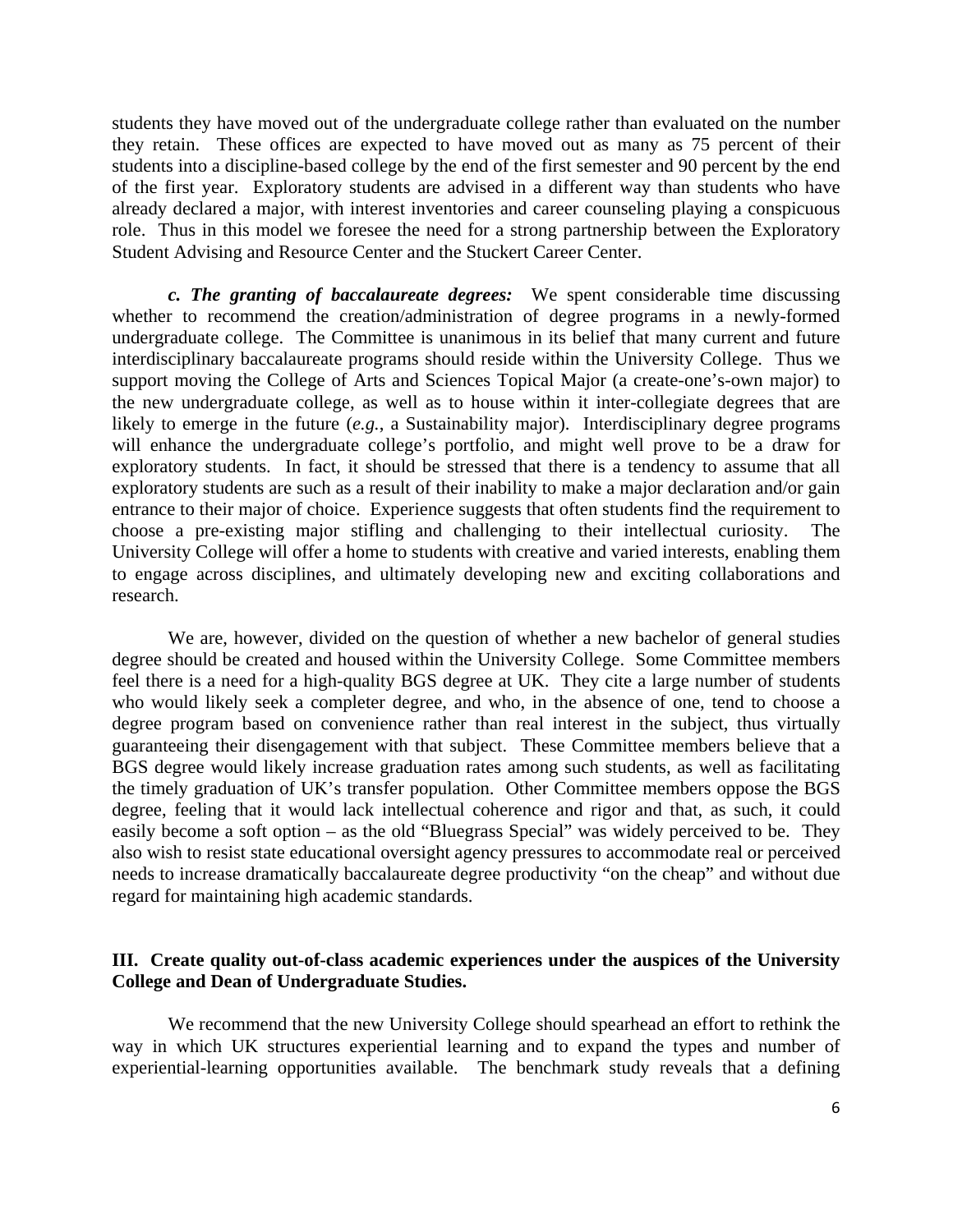characteristic of undergraduate education at our benchmark institutions is a considerably broader expanse of quality, out-of-class academic experiences than UK currently offers. These institutions define experiential learning widely to include undergraduate research, service learning, internships, externships, study abroad, public service, and the like. They also make available a wide variety of different options within discrete programs. At benchmark institutions, *undergraduate research* includes working in research teams, working independently with an individual faculty member, short-term research experiences, and multi-year research programs; *service learning* includes multi-year projects, course-specific work, and projects rooted in research; and *study abroad* includes mini-study opportunities targeted at first-year students, traditional study-abroad opportunities, and summer study opportunities, among many others. All of these experiences are designed through an inquiry-based framework and are considered an integral part of a research-university education.

Experiential learning at these institutions is not an add-on activity; it is a central part of the undergraduate experience. Students who participate in these experiences report greater satisfaction and more interaction with faculty. We hope that by rethinking experiential learning in this more expansive way that is typical of our benchmarks, a sizable portion of all UK undergraduate students will participate in a wide range of inquiry-based experiential-learning activities.

We not only recommend an expansion of the current array of experiential learning opportunities (as offered through eUreKa, experiential education, study abroad, and the like), but also a stronger coordination among existing programs. Central coordination will help to provide students with a bird's-eye view of options available. It will also facilitate students' ability to plan for multiple experiential-learning experiences throughout their undergraduate careers. Viewed in this manner, experiential learning will overcome the narrow vocational stereotype many faculty attribute to it. How to reconfigure the current administrative structures to best accomplish these goals we leave for the Provost to determine.

### **IV. Enhance instructional-development efforts under the auspices of the Dean of the University College and Undergraduate Studies.**

At present, instructional development resources for faculty members are woefully inadequate at UK. Thus we feel strongly that faculty instructional development should be a major focus of activity within the new University College. The Dean of the University College and Undergraduate Studies should be charged with the task of fostering a culture of pedagogical improvement on UK's campus. This can be achieved by closely coordinating the facultydevelopment arm of TASC and with the Chellgren Center for Undergraduate Excellence (which offers a promising focus for faculty discussions about teaching, instructional experimentation, and pedagogical research), the Instructional Computing Committee and the Associate Provost for Faculty Affairs. It is our hope that the Dean of the University College and Undergraduate Studies would preside over a more expansive faculty development center that would serve as a gathering place for faculty members to share instructional ideas as well as a place to exchange syllabi and learn new instructional methods. In order to ensure that more thoughtful teaching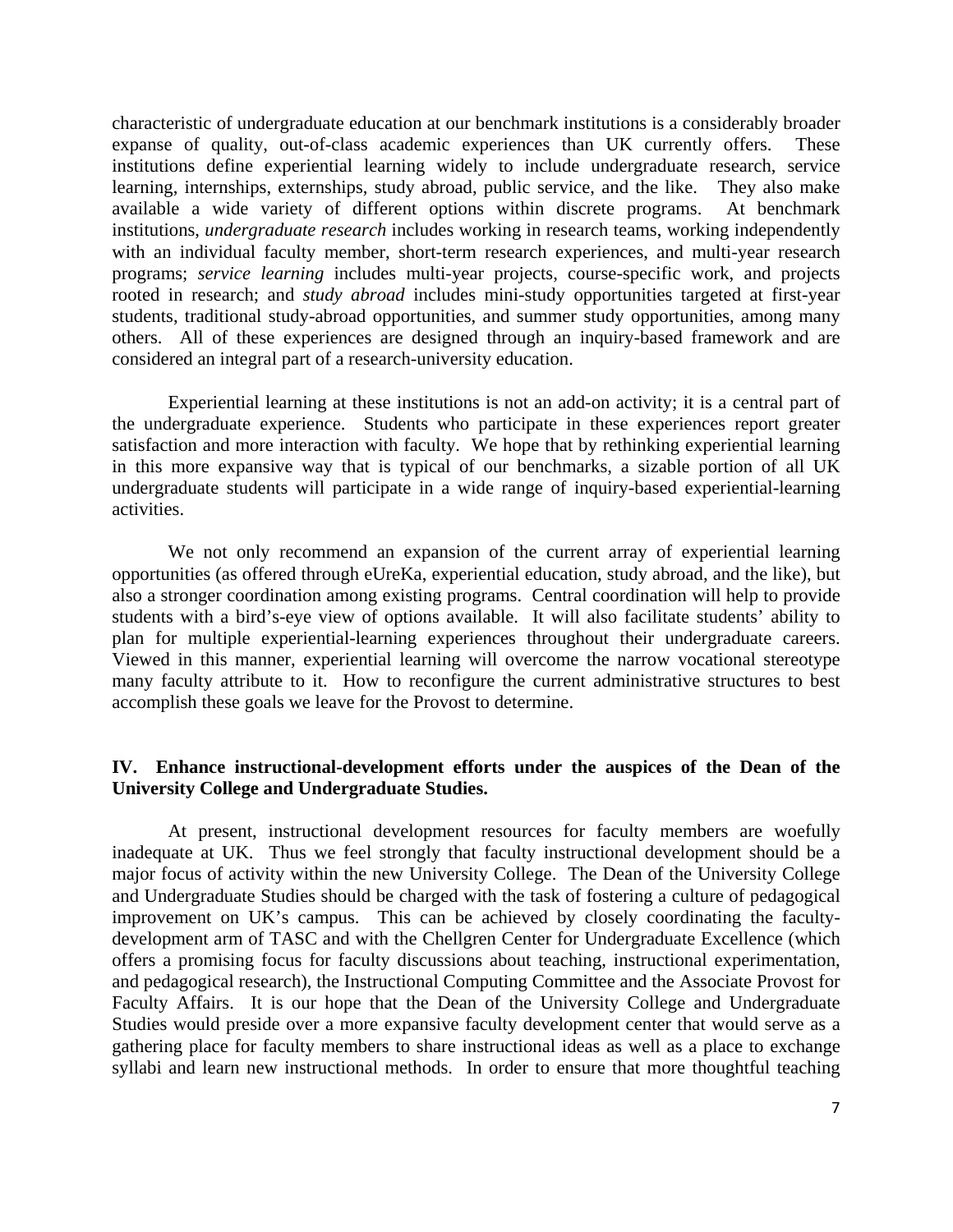translates into more effective student *learning*, it is critically important that this unit have a strong assessment component and be rooted in pedagogical research. It is no less important that other TASC units currently assigned to the Office of the Associate Provost (instructional technology, audio visual services, distance learning, graphics and multimedia production) continue to work closely – perhaps even more closely – so that they are properly embedded in the faculty-development mission of this unit.

We conclude recommendation IV by stressing yet again the need for a new, central location as well as additional staffing and resources for the broad array of University services a new University College will be called upon to provide. To achieve a culture of pedagogical improvement, it is vitally important that the instructional-development effort be highly visible. Similarly, if the instructional-development activities of the University College are to be effective in improving undergraduate education writ large, then they will require considerable coordination and more recurring funding than is currently devoted to instructional development on the UK campus.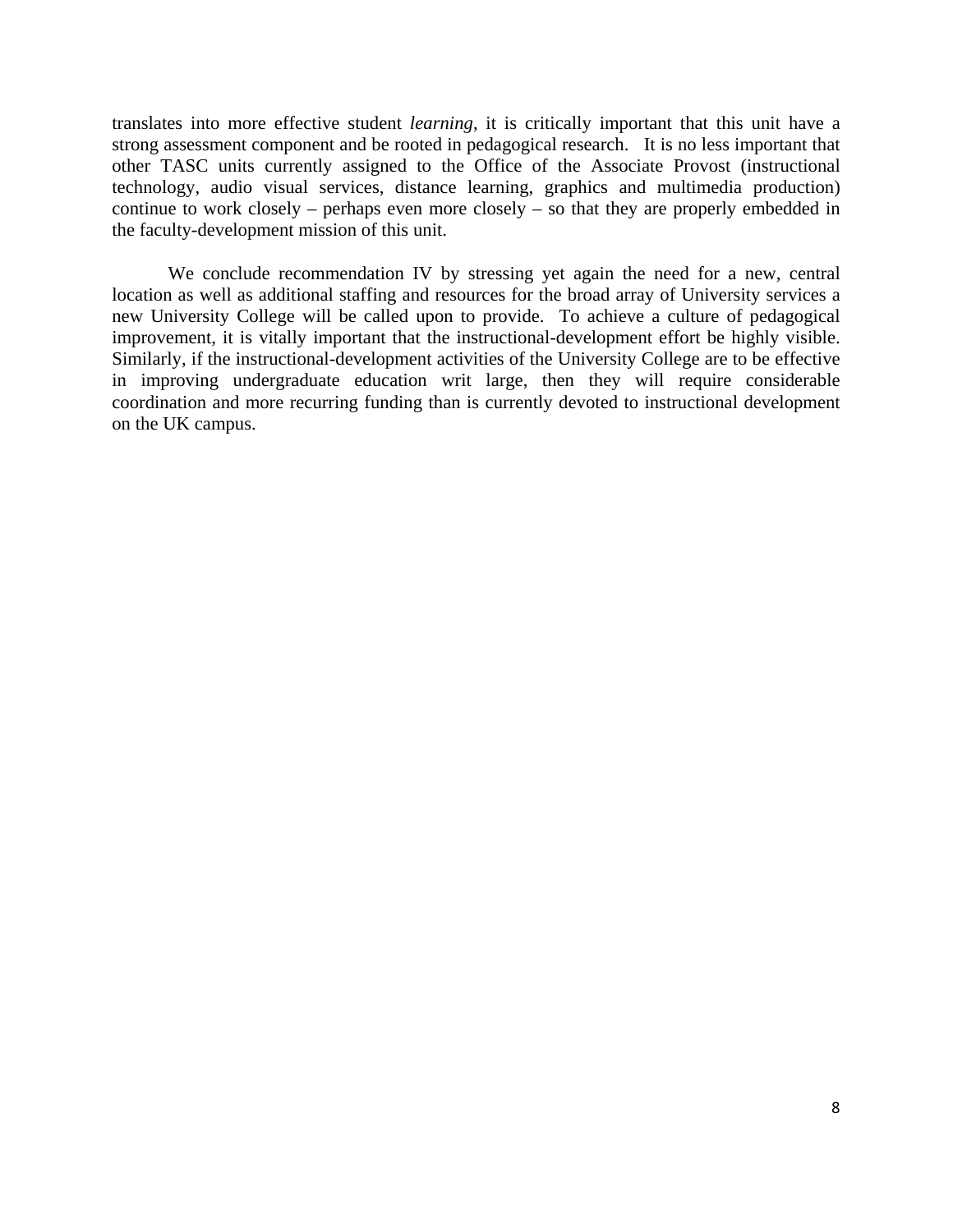### **Appendix. Structure of Undergraduate Education Units: Benchmark Analysis**

The following summary presents a benchmark analysis performed on twenty-two provost-level undergraduate education/academic affairs offices (hereafter "undergraduate education units"). Nineteen of the twenty-two undergraduate education units are located in one of the University of Kentucky's official benchmark institutions. The remaining three units are located in institutions cited by UK's Undergraduate Education Portfolio Committee as bestpractice institutions for undergraduate education. Information was gathered through three primary methods: (1) a review of all twenty-two undergraduate education unit websites; (2) a survey instrument emailed to the head administrative officer of all twenty-two undergraduate education units; and (3) phone interviews with the unit leader.

All of the institutions interviewed have a centralized undergraduate education unit – though the units vary greatly in terms of scope and function. The following report details the benchmark analysis findings.

### **Structure, Mission and Responsibilities of the Office**

Most of the benchmarked offices report a similar mission – to enhance the undergraduate experience and to ensure the institution provides quality undergraduate instruction. The senior administrators report that they are the person on campus who is charged with thinking about undergraduate education at all times. Their unit is responsible for all units that contribute to the academic success of students that are outside the scope of academic colleges/schools. Similarly, they are the leading voice for the institution's undergraduate education agenda. They have the primary role in brokering on-campus conversations, whether it is with the campus advising network, council of deans, or the provost office staff.

Those interviewed point to several important attributes for a successful undergraduate education leader. Most administrators mention that their main role is to figure out how to have an impact on campus without controlling any purse strings. As a result, persuasion, communication, and facilitation skills are prized. They see their role as one to convince other deans, faculty and senior institutional leadership to spend resources on the undergraduate education mission.

These individuals are responsible for all the institutional planning efforts with regards to undergraduate education. Most of those interviewed have unit-based strategic plans. Several senior administrators remark that each year their office generates three-to-five main issues to tackle and implement. In doing so, they are able to create a common set of priorities for all involved parties. This is invaluable, particularly on campuses that are either highly decentralized and/or have additional advising and undergraduate affairs units housed in colleges/schools.

In addition, the undergraduate education leaders create and articulate a holistic vision for the collection of fairly autonomous and well-established offices/sub-units (*e.g.*, study abroad,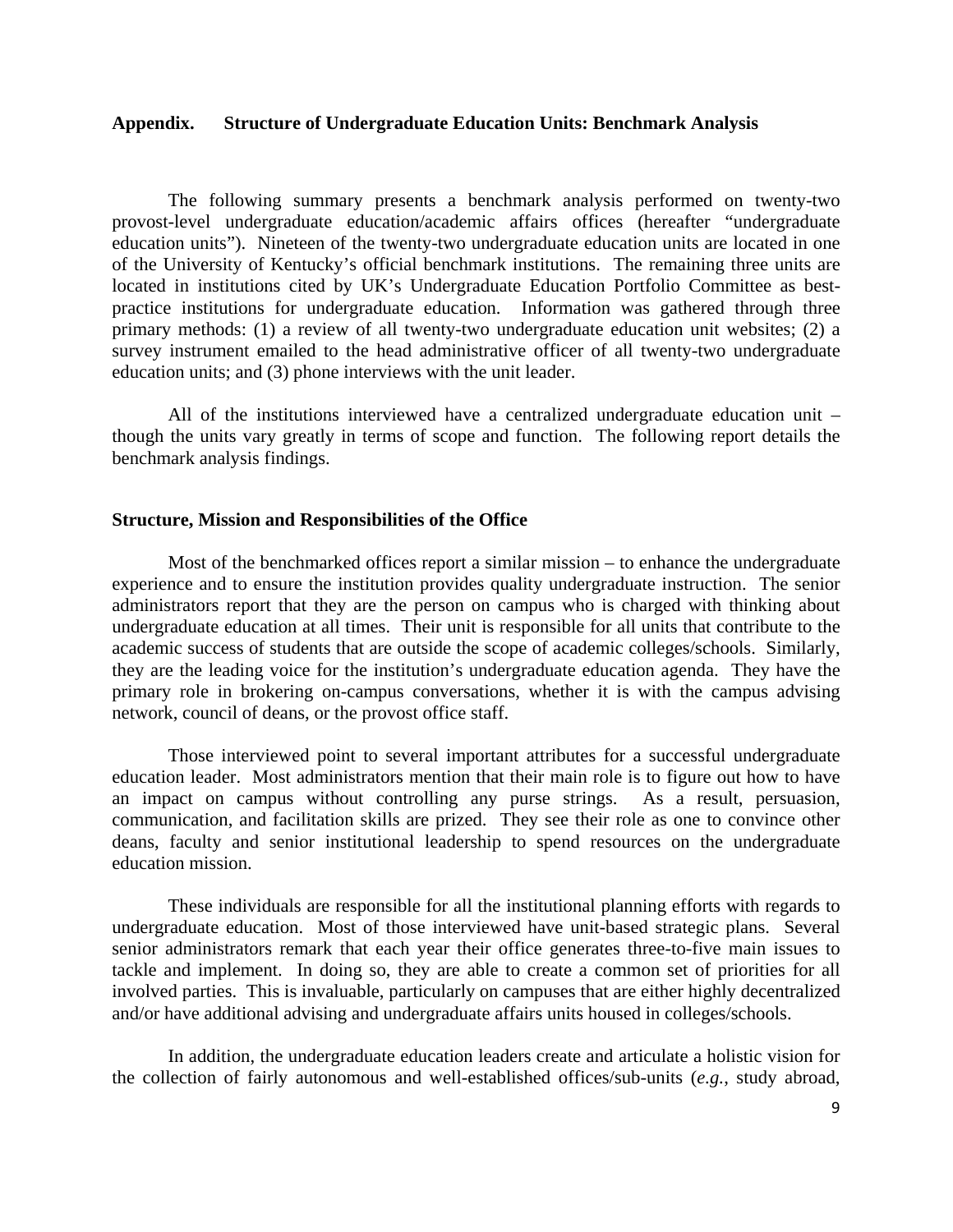honors program, undergraduate research, etc.) that report to them. These sub-units often enjoy a strong band of loyal supporters (both students and faculty) and have existed long before the overarching undergraduate education unit is formed. Administrators report that developing a unifying vision for these fairly autonomous sub-units is potentially tricky but vitally important to overall unit success.

Many of those interviewed report the strong need for seed money, particularly given their decentralized role. Some undergraduate education units run on lean operating budgets. These institutional leaders argue that since they do not control a large amount of resources, a set amount of annual seed money (anywhere from \$50K-500K was reported) is important to enable them to move undergraduate education initiatives forward. One institutional officer reports that she facilitates a campus-wide discussion each year on how best to move the undergraduate education agenda, and then is able to pilot various policies and/or programs through her seed money. In essence, the seed money allows units to be innovative and not static.

Most institutions reported a centralized/decentralized, hybrid model – where some unit functions are centralized under the undergraduate education office and some undergraduate education functions are decentralized to other campus units or colleges/schools. Institutions with a highly decentralized structure report that their structure offers greater autonomy for academic units to make important local decisions. It also enables more entrepreneurship, where best practices may emerge. At these institutions, the centralized undergraduate education effort takes on a role of facilitating collaboration and encouraging people to work together to advance universal goals that are set collectively.

Although the benchmark survey asks about direct reports and operating budgets, due to the large variety of structures (centralized, decentralized and hybrid), no consistent pattern emerges. However, a couple of units have dedicated assessment officers for undergraduate education (particularly if the faculty development sub-unit reports to undergraduate education office). Similarly, many of the administrators remark that they rely heavily on the institution's institutional research office and underline the importance of using data to drive decisions. At one institution the IR office reports to the undergraduate education unit. In similar vein, development officers are embedded in some benchmark undergraduate education units. Administrators interviewed report that raising funds for their unit is fairly easy as donors are interested in supporting undergraduate education. One institutional officer has overseen the growth of a \$70 million endowment for her undergraduate education unit.

#### **Sub-units Housed in Undergraduate Education**

Some administrators warn of creating too large a unit portfolio. They mention that due to historic and particular events their undergraduate education units have become catch-all units. They argue for establishing guiding principles for what the office should be responsible, and then assign the necessary offices/units.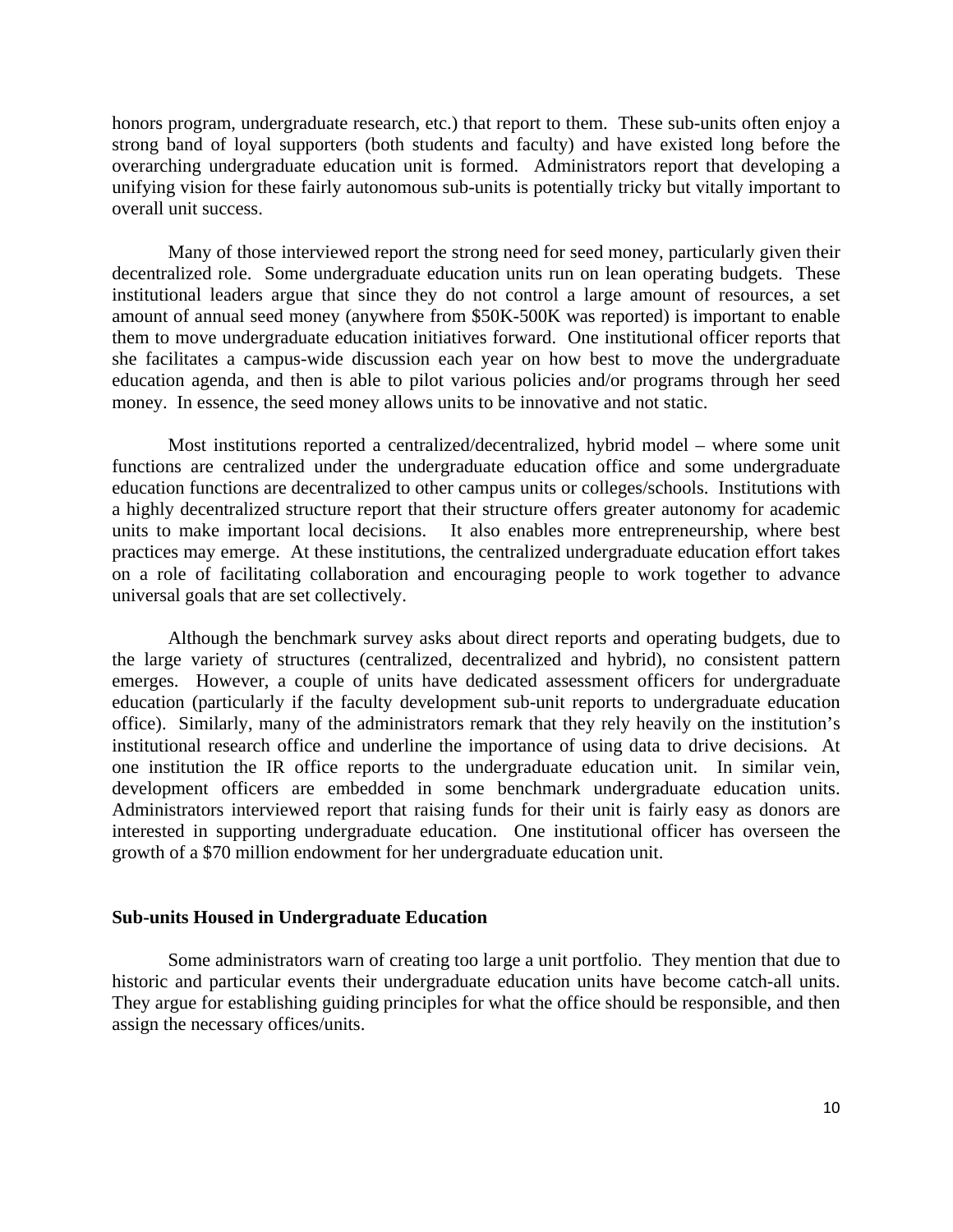Common sub-units housed under undergraduate education units include (1) academic advising; (2) faculty development center; (3) career center and experiential learning (including research experiences, public service, internships, service learning, externships); (4) academic enhancement/tutorial support, including athletic tutoring, the writing center, bridge programs, and remedial education; (5) honors and the national scholarship office (*e.g.*, Truman, Rhodes, Marshall); (6) degree programs; (7) enrollment management (including financial aid, admissions, registrar, schedule building); and (8) first-year seminar, summer-reading programs, senior capstone seminars, and living-learning communities (at some institutions these were joint programs with student affairs).

### **Academic Advising**

Most institutions report a hybrid academic-advising structure. Some parts of advising are centralized under the provost's undergraduate-education unit, such as advising exploratory/undeclared/gateway students. Other institutions report that all first-year (and for some institutions, second-year) students are advised centrally, and then decentralized to colleges/schools.

Several interviewed administrators argue that ensuring quality academic advising is critical to undergraduate student success. Two administrators state that quality academic advising has the most direct impact on improving undergraduate success. Others strongly recommend centrally-managing advising as much as possible – even if the system is decentralized (*e.g.*, dual reporting lines, dotted reporting lines)

# *Additional Points Pertaining to Advising*

- One institution that advises first-year students centrally allows the students to keep their first-year advisor throughout their four/five years if they so choose.
- For some institutions the centralizing advising unit on campus is housed in the college of arts and sciences and not the provost's undergraduate education unit. In one of these instances even cross-college advising is housed in arts and sciences.
- Two institutions employ lecturers to teach lower-level service courses. These lecturers teach 3/3 loads and are the primary advisors for upper-level undergraduate majors in the department.
- One institution hires a cadre of academic advisors who specialize in pre-professional and graduate-school advising and houses these advisors centrally for students who are interested in furthering their education. Degree program advising continues but is separate from pre-professional and graduate-school advising.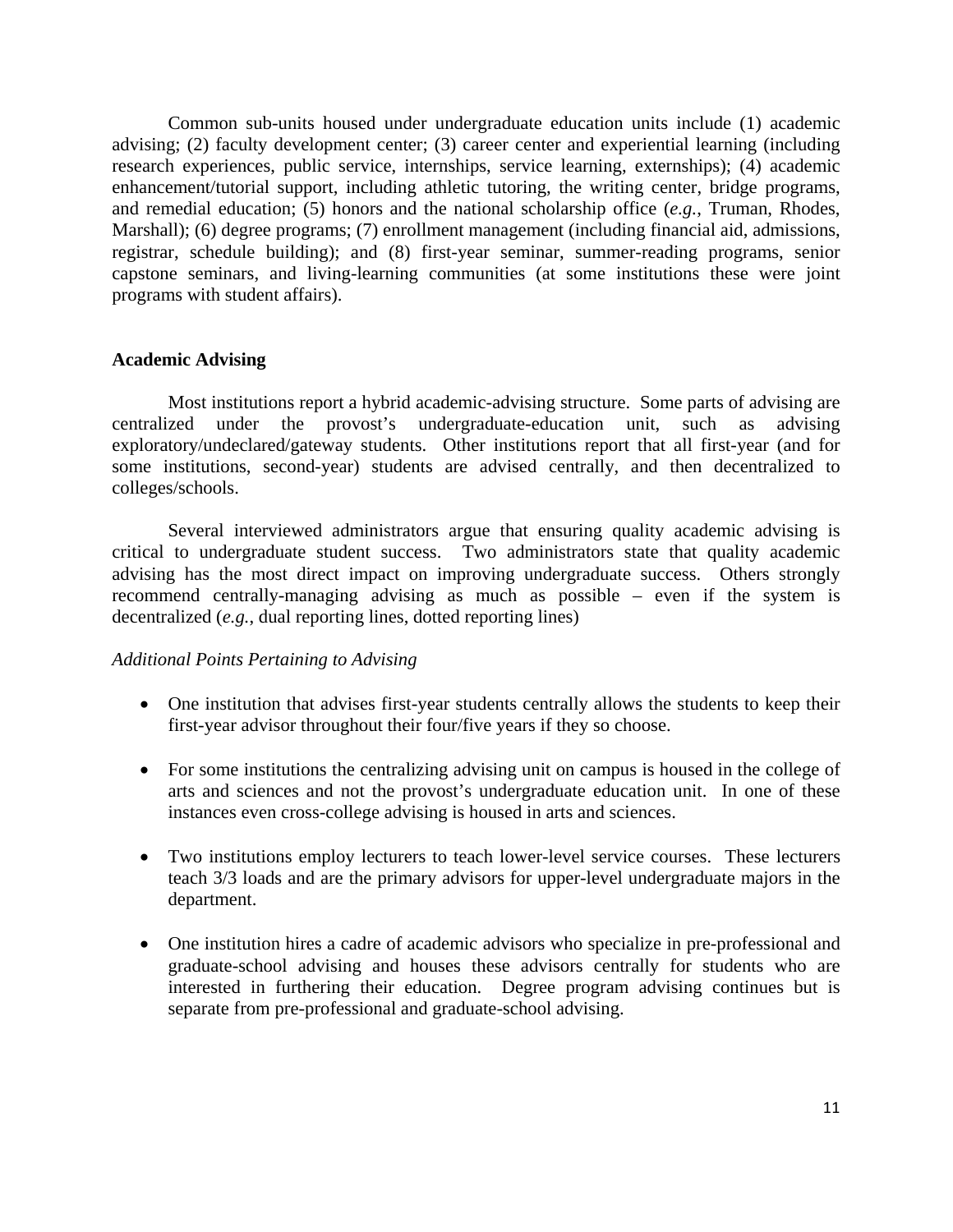- For those institutions that have centralized academic advising, students with majors in the professional schools are able to meet with an advisor in their school/college if deemed interested and/or necessary.
- Two institutions recommend creating professional career paths for academic advisors.
- Many institutions have created cross-campus academic-advising councils to coordinate decentralized advising.
- Two institutions report that they created an office of academic advising ombudsmen.
- Another institution recently implemented a social networking site for first-year students. Every time a student opens the site a question/quiz pops up. The questions are fun, but are designed to capture important data (dealing with campus involvement, study habits, etc.). The institution aggregates these data points to gain a better understanding of its first-year students, but it also captures the data at an individual level and includes them in the student's individual profile, which is accessed and used by academic advisors.
- One institution has a council of undergraduate deans. Associate/assistant deans from all academic units meet regularly to discuss policies and initiatives pertaining to intercollegiate transferring, enrollment issues, advising policies, etc. This council is not the university's advising council/network. It is made up of primarily faculty-administrators who have the line responsibility for undergraduate affairs in their college and have the authority to change college policy. It enables cross-college coordination for advising policies and procedures – allowing for a smooth transition for students as they flow back and forth between colleges.

# **Faculty Development Center**

Whether the faculty development sub-unit reports to the provost's undergraduate education office varies greatly from campus to campus. Some institutions house the faculty development center centrally under the provost's undergraduate education unit. Others house it centrally but under the vice or associate provost for faculty affairs. At least two institutions decentralize this unit completely, housing it within individual colleges/schools. These institutions believe that it is most effectively implemented at the unit level – offering the ability to respond to faculty quickly with discipline-based approaches.

For the most part, the technology/classroom instruction support arm of benchmark units is separate from units that focus on pedagogical improvement. It is not unusual for both of these units to report to the undergraduate education unit, but they are not housed under the same subunit.

Two institutions run similar programs named the Faculty Fellows/Faculty Academy program. These programs pair faculty distinguished for their teaching (for example, those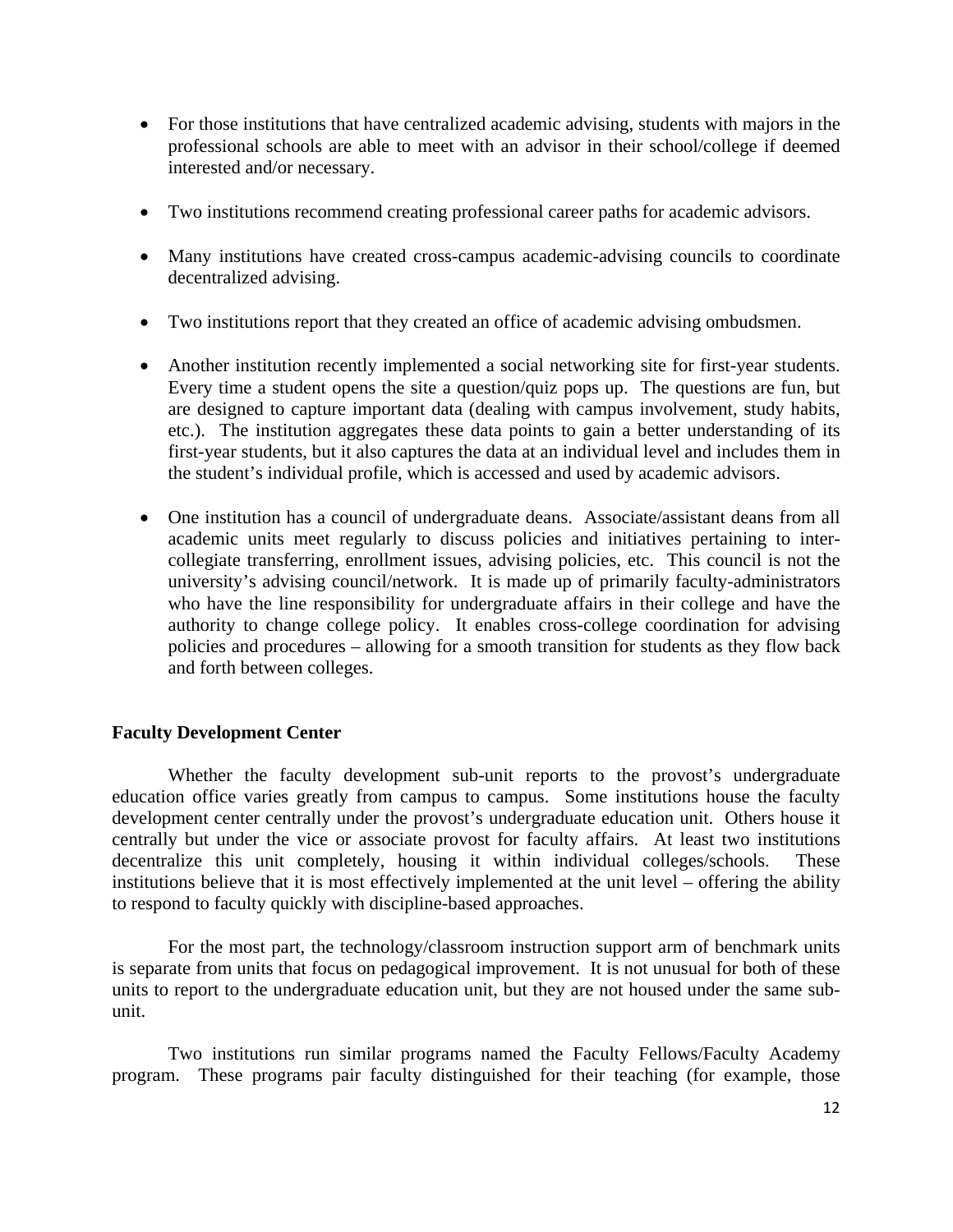faculty that have won campus-wide teaching awards) with new, incoming faculty. The faculty work together during a week-long workshop held prior to the beginning of the academic year. The program is completely voluntary, but the involved faculty are paid for their time. The senior faculty help the junior faculty by workshopping course syllabi, offering teaching advice, etc. The relationships often continue informally throughout the school year (and are sometimes supported by sponsored luncheons, etc.). An unintended but happy byproduct of these programs is the creation of cohorts among incoming faculty.

A second noted program involves mounting two large-scale teaching symposia each year. The first symposium is held in October and focuses on teaching first-year students; the second annual symposium is held in May and is organized around a central theme. At these symposia keynote speakers are scheduled; there are break-out and poster sessions; and best practices are shared. The events are free to faculty and graduate students, and average over 400 attendees.

### **Career Center and Experiential Learning**

One of the more interesting findings from this study is the fact that very few benchmark institutions house the career center under the provost's undergraduate education unit. More commonly this office is housed under student affairs. Some institutions report that it operates as a stand-alone entity – with a student fee structure in place to finance its operating expenses. One institution reports that a career center's function is decentralized throughout the campus – embedded in colleges/schools' undergraduate affairs offices.

Similarly, very few career centers of our benchmark institutions have the dual responsibility of experiential education and career counseling. Often experiential education is conceptualized to include undergraduate research experiences, service learning, internships, externships, study abroad, and public service – all under the same umbrella. These functions are housed under the provost's undergraduate education unit and are often quite robust and pointed to as a primary mission of the undergraduate education unit. Several institutions report upwards of 80% of their undergraduate students taking part in these types of educational experiences.

Of special note, almost everyone interviewed places a high priority on their undergraduate research program. Many mention their large undergraduate research office as a pinnacle program and state that it is a defining experience for students studying at a research institution. They mention that they offer many different types of research opportunities to undergraduates (working in teams, working independently, short-term experiences, long-term experiences, multi-year programs, creative inquiry, etc.). These are thought of as principal ways for undergraduate students and tenured/tenure-track faculty to interact. It may also be important to mention that at least three institutions have well-thought out plans (ready to implement) to create similar programs attendant to public service, wherein students will work on researchbased service/community issues or problems.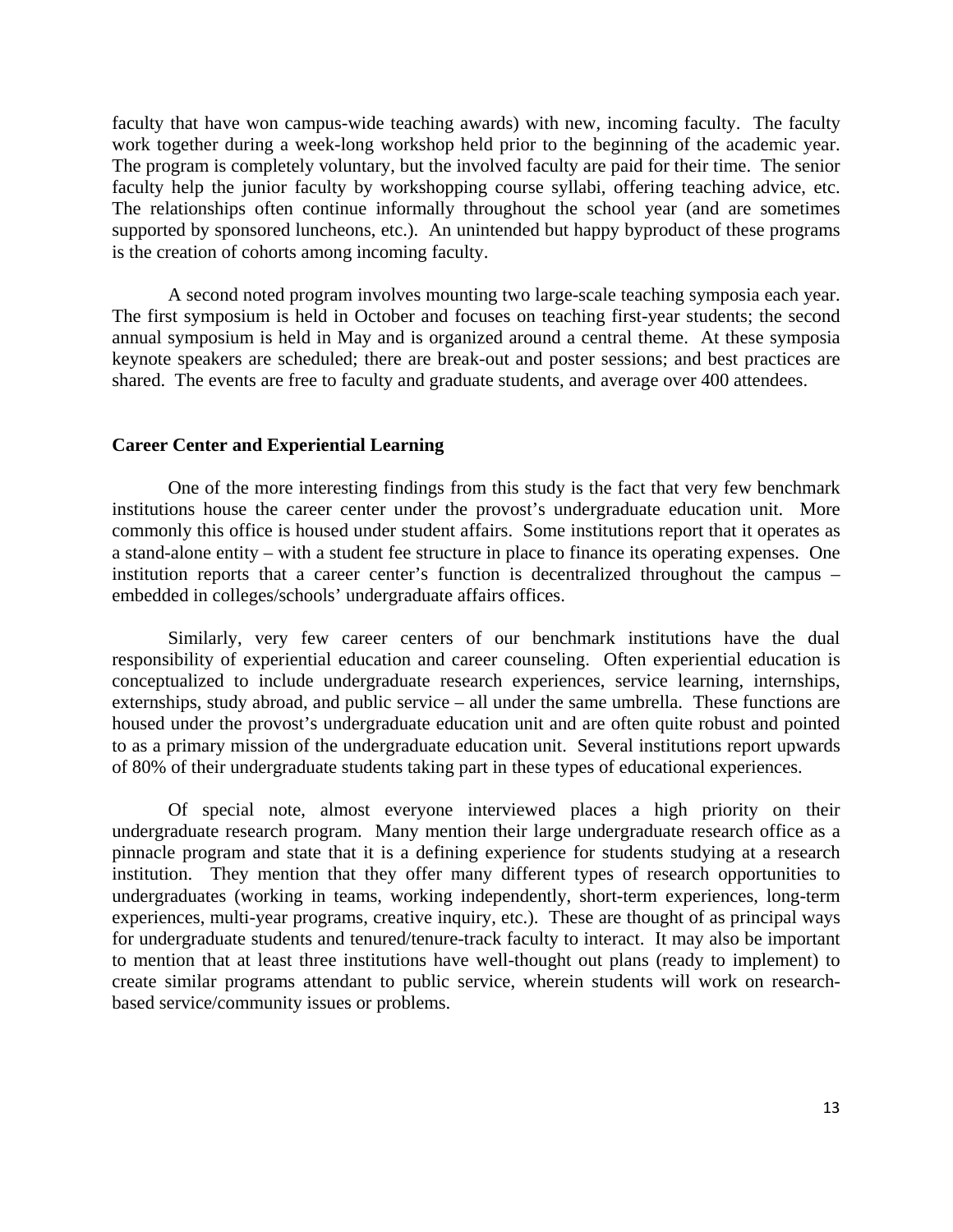### **Academic Enhancement/Tutoring, Writing Center, and Remedial Education**

Most institutions report centralized tutorial and academic enhancement offices. Many report that all tutorial support, including athletic tutoring, is housed under one unit, which reports to the centralized undergraduate education unit. A common deviation from this tends to be with tutoring support that targets at-risk students, which at times is housed in separate retention offices, if they exist.

### **Honors and National Scholarship Office**

Almost all the centralized undergraduate education units at the benchmark institutions house the honors programs. The only exceptions are those institutions that have stand-alone honors colleges and those institutions that house them in the college of arts and sciences.

### **Degree Programs**

There is no universal practice with regards to degree programs. Some institutions offer degree programs (such as a general studies degree, a topical major, and interdisciplinary degrees) through the undergraduate education unit, whereas others do not.

#### **Enrollment Management, Student Success, and New Student Orientation**

At several of the institutions enrollment management (including financial aid, admissions, retention offices, registrar, and new student services) is housed under the centralized undergraduate education unit. For the remaining institutions it is either a part of the provost office or the student affairs unit. The more centralized undergraduate education is at the institution, the more likely enrollment management is placed under undergraduate education. Some administrators argue that it is absolutely necessary to have enrollment management as a part of their portfolio, while others argue that it does not matter as long as a climate of cooperation and coordination exists.

Several institutions report recently hiring an assistant provost of retention (or similar title). Depending on the institutional structure (decentralized versus centralized) this person could or could not be housed in the provost's undergraduate education unit (as opposed to reporting directly to the provost or a separate enrollment management unit).

Most institutions studied have high retention rates. Interestingly, almost all the institutions report substantial gains in their retention rates this past year (2-3% improvement). Reasons include admitting better students, a concerted marketing effort branding the institution as a "four-year" university, implementing an opening convocation, creating class events, suspending the practice of suspending students (placing students on probation instead),